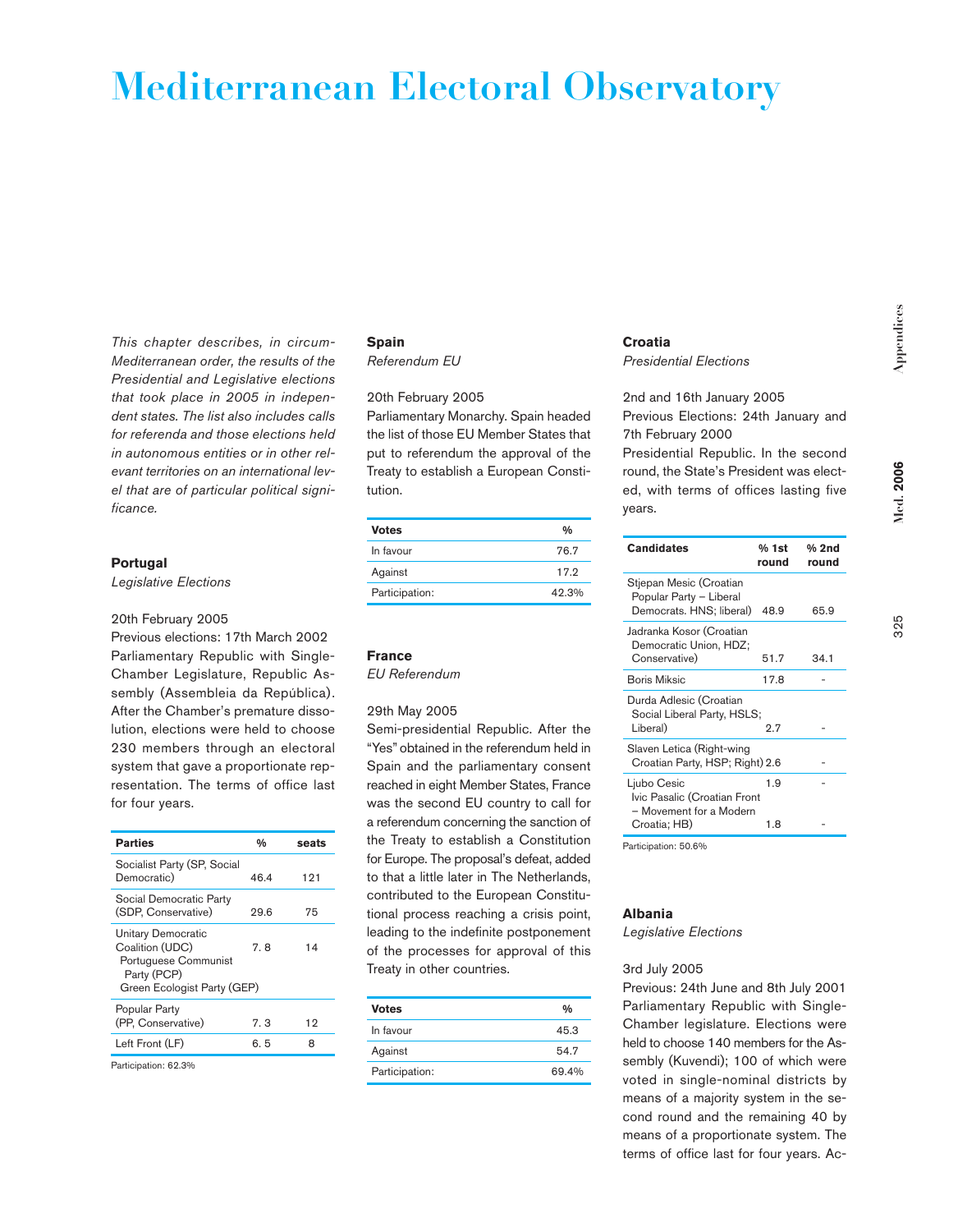cording to Freedom House, the Albanian Civil and Political Rights' System is only partially free.

| <b>Parties</b>                                                                    | seats          |
|-----------------------------------------------------------------------------------|----------------|
| Democratic Party of Albania<br>(PSD. left-center)                                 | 56             |
| Socialist Party of Albania<br>(SP, Socialist)                                     | 42             |
| Alliance for Freedom, Justice<br>and Well-being (ALDM)<br>Republican Party (RPSh, | 18             |
| Conservative)                                                                     | (11)           |
| New Democratic Party (PDR)<br>Democristian Party of Albania (PDK)                 | (4)<br>(2)     |
| Democratic Liberal Union (BLD)                                                    | (1)            |
| <b>Democratic National Front</b>                                                  |                |
| Party (PBKD)                                                                      |                |
| Democratic Union Party of                                                         |                |
| Albania (PBDSh)                                                                   |                |
| Freedom and Human Rights'<br>Movements (LDLNi)                                    |                |
|                                                                                   |                |
| Social-Democratic Party (PSDSh,<br>Social-Democratic)                             | 7              |
| Socialist Movement for                                                            |                |
| Integration (LSI)                                                                 | 5              |
| <b>Agricultural Envionmental Party</b><br>of Albania (PAASh, Reformist)           | 4              |
| Democratic Alliance Party of<br>Albania (PADSh, Liberal)                          | 3              |
| Social Democratic Party of<br>Albania (PDSSh, Liberal)                            | 2              |
| Union for Human Rights'<br>Party (PBDN)                                           | $\overline{2}$ |
| Independents                                                                      | $\mathbf{1}$   |

# **North Cyprus (Republic of Turkey)**

*Legislative Elections*

## 20th January 2005

Previous: 14th December 2003 The Parliamentary Republic is not internationally recognized as an independent state. Single-Chamber Legislature: After the anticipated call for elections, by means of a proportionate representation and for a Term of Office of five years, 50 members for the Chamber of Representatives (Temsilciler Meclisi) were elected.

| <b>Parties</b>                                                   | 0/0  | seats |
|------------------------------------------------------------------|------|-------|
| <b>Turkish Republican Party</b><br>(CTP. Social-Democratic) 44.5 |      | 94    |
| United National Party<br>(UBP. Conservative)                     | 31.7 | 19    |
| Democratic Party<br>(DP. Centre)                                 | 13.5 | 6     |
| Peace and Democratic<br>Movement (BDH, Liberal)                  | 5.8  |       |
|                                                                  |      |       |

| Communal Liberation<br>Party (TKP, Progressive) | 2.4 |  |
|-------------------------------------------------|-----|--|
| New Party (YP)                                  | 1.6 |  |
| Participation: 80.8%                            |     |  |

### *Presidential Elections*

17th April 2005

Previous: 15th April 2000

Citizens went to the ballot boxes to elect a President, who receives a 5 year term of office.

| <b>Candidates</b>        | 0/6  |
|--------------------------|------|
| Mehmet Ali Talat (CTP)   | 55.8 |
| Dervis Eroglu (UBP)      | 22.B |
| Mustafa Arabacioglu (DP) | 13.3 |
| Nuri Cevikel (YP)        | 4.8  |
| Zeki Besiktepeli         | 1.7  |
| Huseyin Angolemli (TKP)  | 1.1  |
| $D = 1$                  |      |

Participation: 69.6%

#### **Lebanon**

*Legislative Elections*

30th May to 20th June 2005 Previous: 27th August to 3rd September 2000

Parliamentary Republic with Single-Chamber legislature. Elections were held to determine the composition of the Assembly of Representatives (Majlis Al-Nuwwab), with 128 seats and four-year terms of office. The voting system is proportionate and is obliged to keep a certain number of seats for each religious community (Maronites, 34; Sunnis, 27; Shiites, 27; Greek Orthodoxes, 14; Greek Catholics, 8; Druzes, 8; Armenian Orthodoxes, 5; Alawites, 2; Armenian Catholics, 1; Protestants, 1; Christian Minorities, 1). They are the first elections to be held following the end of the 29 year military presence of Syria in this country. The System of Civil and Political Rights of the country is not free, according to Freedom House.

| <b>Parties</b>                                             | seats |
|------------------------------------------------------------|-------|
| List of Martyr Rafiq Hariri                                | 72    |
| Future Current (TM)                                        | (36)  |
| Progressive Socialist Party<br>(HTI, Laicist)              | (16)  |
| Lebanese Forces (Laicist)<br><b>Oornet Shehwan Reunion</b> | (6)   |
| (Centre Christian)                                         |       |

| Tripoli                           | Front (3) |
|-----------------------------------|-----------|
| Democratic Renovation             | (1)       |
| Left Democratic Movement          |           |
| (HYD, Social-democratic Laicist)  | (1)       |
| Independents                      | (3)       |
| Resistance and Development Front  | 35        |
| Hope Movement (HA, Laicist)       | (15)      |
| God Party (Hezbollah, Shiite)     | (14)      |
| Nationalist Social Party of Syria |           |
| (HQIS, Syrian Nationalist)        | (2)       |
| Others                            | (4)       |
| Aoun Alliance                     | 21        |
| Free Patriotic Movement           |           |
| (TWH, laicist)                    | (14)      |
| Skaff                             | Front (5) |
| Murr                              | Front (2) |
|                                   |           |

Participation: 46.5%

#### **Palestine**

*Presidential Elections*

## 9th January 2005

Previous: 20th January 1996

Territory not internationally recognized as a State. The National Palestinian Authority administers the government nominally in Cisjordania and Gaza. After Yasser Arafat's death, elections were held to choose a new President, with a term of office of five years. Hamas and the Islamic Jihad boycotted demonstrations. The System of Civil and Political Rights of the country is not free, according to Freedom House.

| <b>Candidates</b>                                                                                                  | 0/6  |
|--------------------------------------------------------------------------------------------------------------------|------|
| Mahmoud Abbas (National<br>Liberation Palestinian Movement -<br>Palestine Liberation Organization,<br>FATAH - PLO) | 62.5 |
| Mustafa Barghouti                                                                                                  | 19.5 |
| Taysir Khald (Democratic Front<br>for the Liberation of Palestine,<br>DFLP: Left)                                  | 3.4  |
| Abdel Halim al Ashgar                                                                                              | 9.8  |
| Bassam al Salhi (Popular<br>Palestinian Party, PPP; Socialist)                                                     | 2.7  |
| Sayyid Barakah                                                                                                     | 1.3  |
|                                                                                                                    |      |

Participation: 73.4%

#### **Egypt**

*Legislative Elections*

9th and 20th November and 1st December 2005

Previous: 18th and 29th October and 13th November 2000

Presidential Republic with Second-Chamber Legislature. The Advisory

Council (Majlis Ash – Shura) is partially

**Med. 2006**

**Med.** 2006